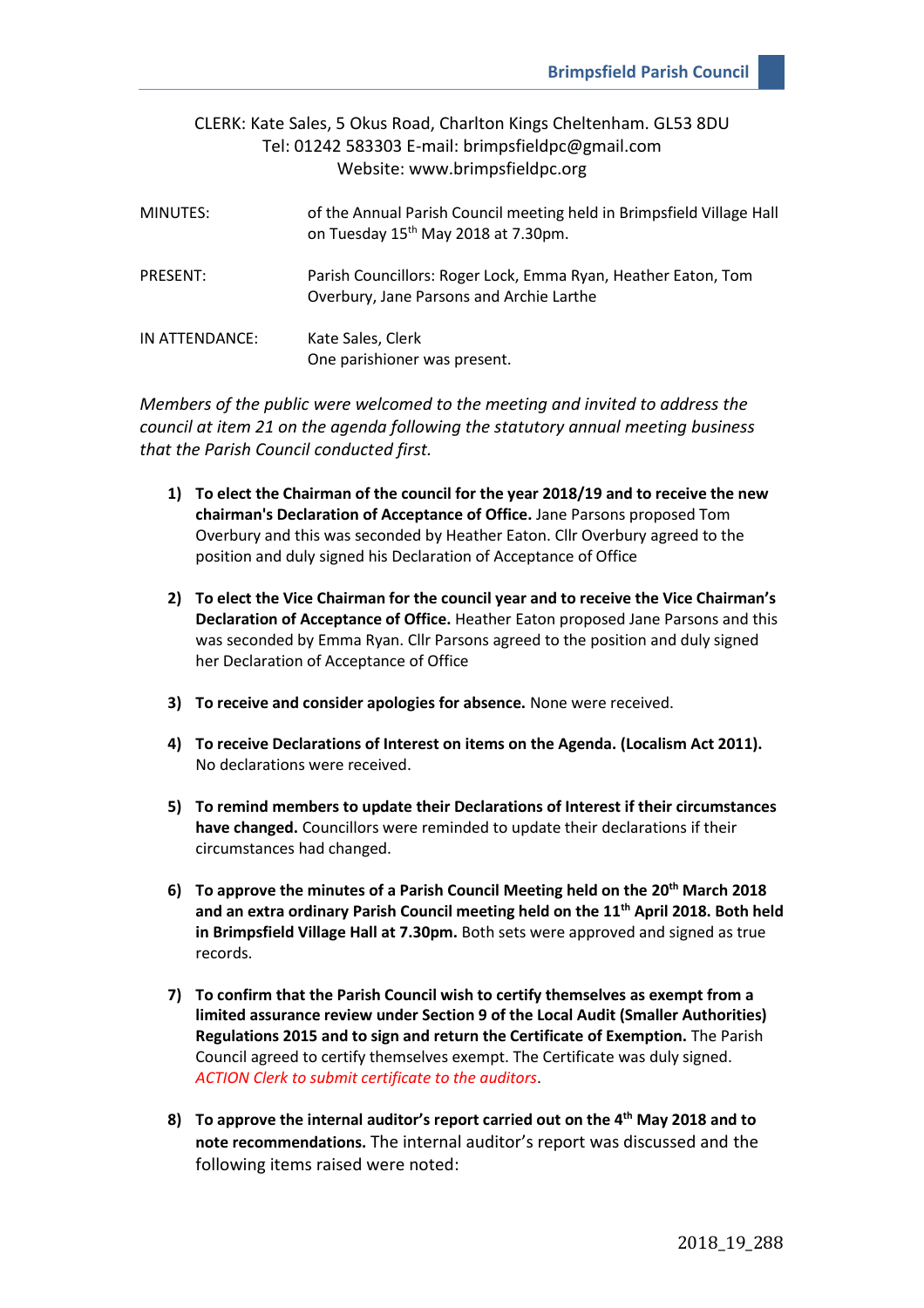• a specialist should undertake a survey of the cross on the war memorial.

• Parish Council should consider increasing their reserve. *ACTION: Clerk and Cllr Lock to investigate specialists to undertake war memorial inspection. Reserves to be considered at Budget Planning meeting in October.*

- **9) To consider and approve the Annual Governance Statement (Section 1 of the Annual Return) for 2017-18.** After the Governance Statement was read out to the meeting it was approved by the Parish Council and duly signed by the Clerk and Chairman.
- *10)* **To approve Section 2 of the Annual Return for 2017/18 and to sign off the end of year accounts for 2017/18.** Section 2 of the Return and the Annual Accounts were considered by the whole Council. The Council then resolved to approve the Accounts and Section 2 of the Return. Items were duly signed. *ACTION: Clerk to publish items on the website for public inspection. (Copy of the approved accounts in appendix 1.)*
- **11) To review and adopt the Parish Council's Code of Conduct.** These were reviewed and no changes were deemed necessary. It was therefore agreed to adopt them.
- **12) To consider and adopt the revised 2018 Standing Orders for Brimpsfield Parish Council.** These were reviewed and it was agreed to adopt the revised orders.
- **13) To review and adopt the Financial Regulations for Brimpsfield Parish Council.** These were reviewed and no changes were deemed necessary at this stage. It was therefore agreed to adopt the existing regulations.
- **14) To review and consider whether the Council's internal control policy is adequate.** . These were reviewed and no changes were deemed necessary. It was therefore agreed to adopt them.
- **15) To review the revised Parish Council asset register**. This was reviewed. Photographs of all assets had now been included and it was therefore agreed to adopt the register. A query on whether land at Buckholt Wood belonged to the Parish Council was raised. *ACTION: Cllr Overbury to investigate.*
- **16) To review the Parish Council's risk assessment.** Discussions took place as to whether a social media and communications section be added to the risk assessment. It was decided that the council was too small to need one at present. It was therefore agreed to adopt the existing risk assessment.

**To review the Parish Council's insurance policy cover is adequate and to consider quotes for renewal.** The Council agreed its requirements had not changed.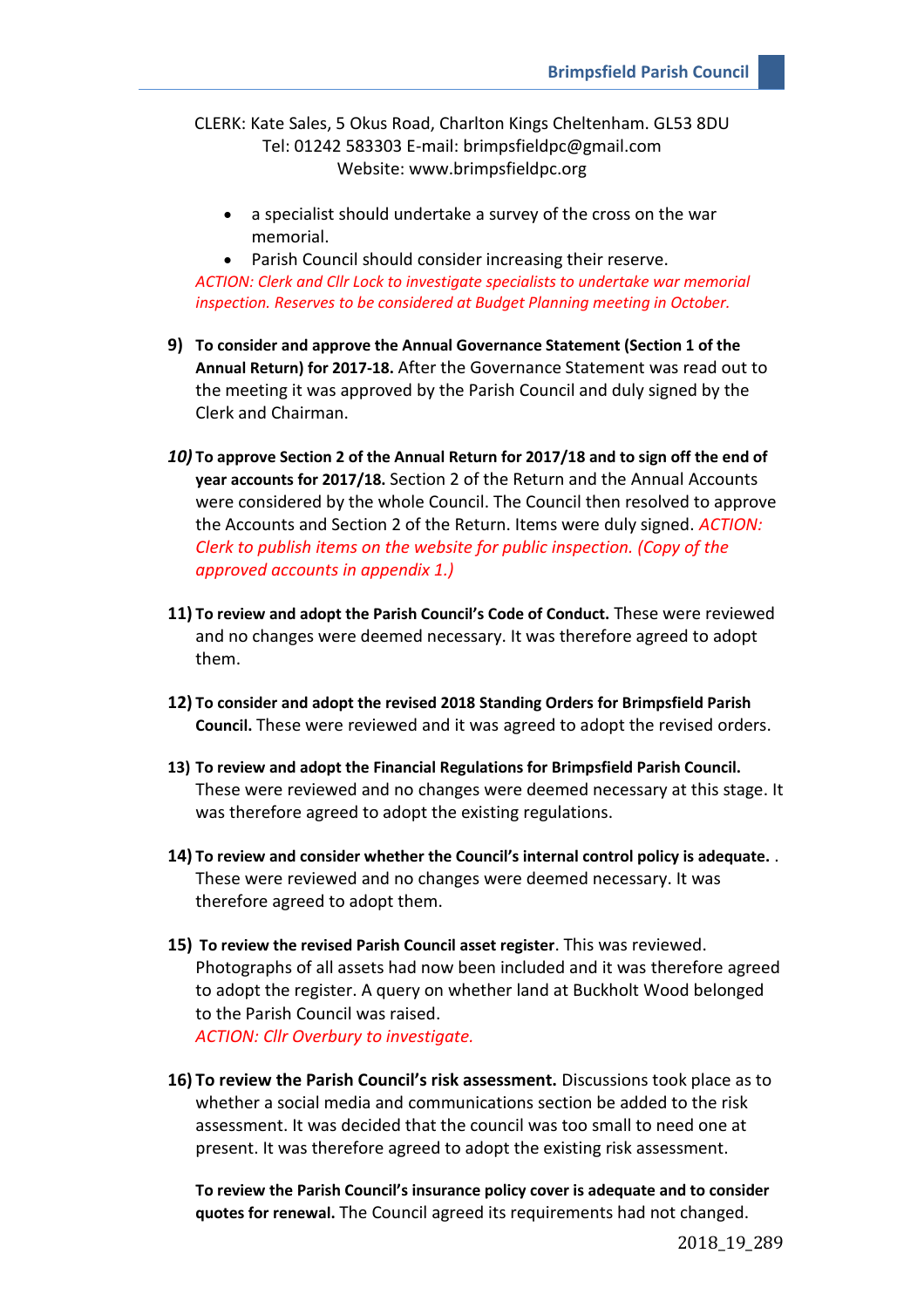They considered three quotes from Inspire, Hiscox and Ecclesiastical. It was resolved to accept the 'Inspire' quote as the policy/schedule met all the requirements and the premium was slightly less that the other quotes. It was resolved to approve the payment of £344.11. *ACTION: Clerk to renew policy.*

**17) To consider and adopt a new grants and donations policy.** It was agreed to adopt the new policy.

*ACTION: Clerk to publish on the website.*

- **18) To consider if any other Parish Council policies need reviewing.** It was agreed that no other polices needed reviewing at this point in time.
- **19) To confirm that the Clerk is on SCP salary scale 21.** This was confirmed.
- **20) To receive comments and concerns from the public.** No comments were raised.
- **21) Matters arising from previous minutes:**
	- Response submitted for the A417 Missing Link consultation.
	- 2018/19 meeting dates had been confirmed and published on the website.
	- Advert displayed on the Parish Council and the Village website advertising for quotes for the Noticeboard.
	- Draft Donation and Grant Policy circulated to councillors

#### **22) To consider and note planning applications and agree responses:**

**For consideration** No applications for consideration. **For noting** No items to note.

#### **23) Highways and PROW Update**

It was noted that the potholes opposite The Muzzards had been repaired but no others had. It was understood that holes marked with a cross were prioritized over others and this had been the case in this instance.

The footpath behind Common Cottage was closed due to the bank slipping. The area had been protected by gabion baskets while Amey investigated.

#### **24) Data Protection Update.**

Clerk informed the meeting that preparations were underway to become compliant with the regulations.

- Councils had just been notified that they did not need to appoint an independent data controller, however all other parts of the regulations needed to be abided by.
- All data was now stored on an encrypted USB key.
- The Parish Council now use a generic not personal email address for the clerk.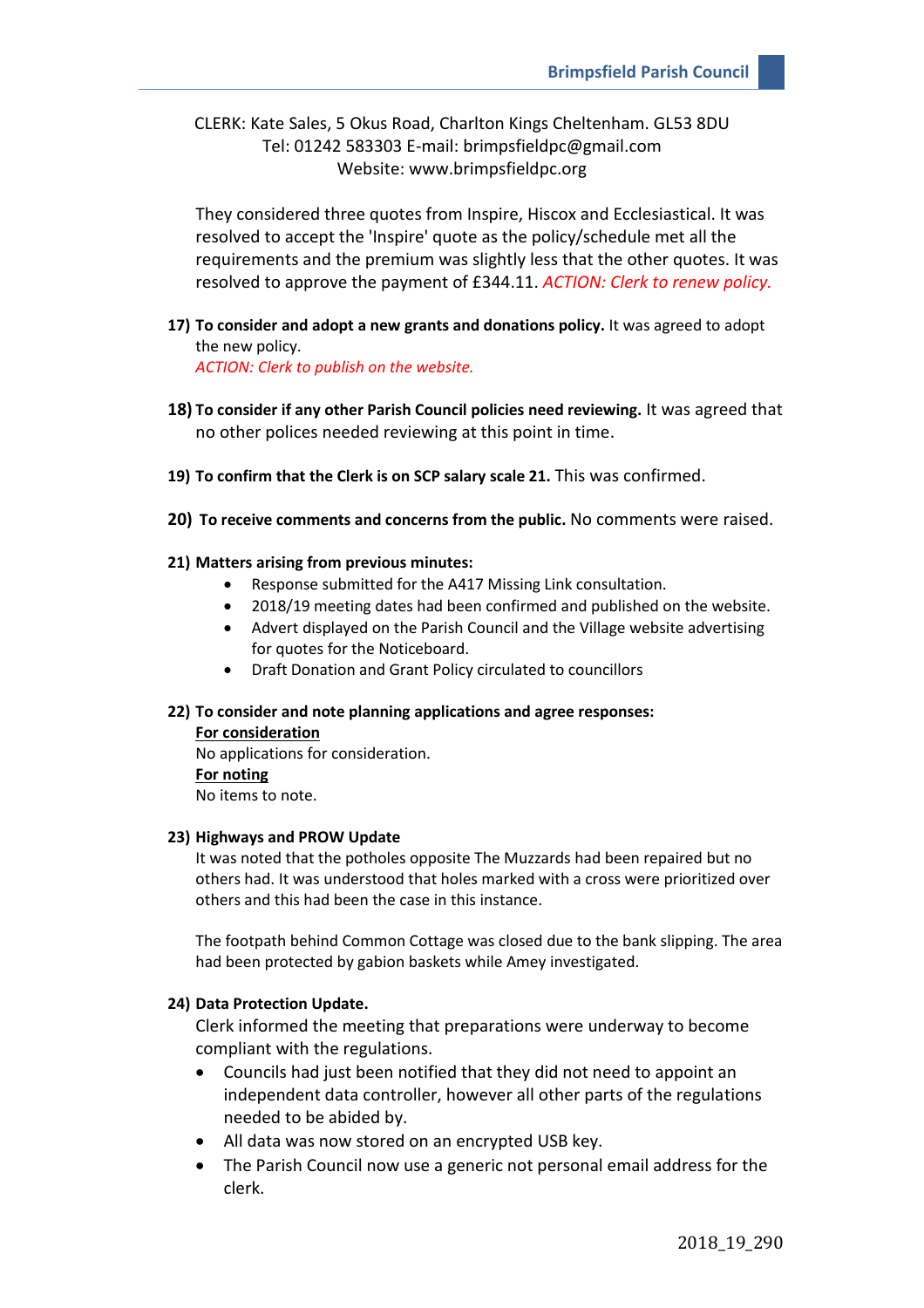- Confirmations were being sought from contacts whose details were being held by the PC and also displayed on their website.
- Clerk was undertaking an information audit to establish what other actions needed to be taken. It was suggested that an Information Retention policy might be needed to be considered by the Council.

*ACTION: Clerk to bring this back to future meetings as next steps emerge.*

#### **25) Finances**

To approve payments and to note receipts. These were noted and approved. **Receipts**

• First installment of precept received from Cotswold District Council of £4095.00

| Payments made between meetings        |                                    |                                           |                       |                        |  |  |  |  |
|---------------------------------------|------------------------------------|-------------------------------------------|-----------------------|------------------------|--|--|--|--|
|                                       | None made                          |                                           |                       |                        |  |  |  |  |
| The following payments to be approved |                                    |                                           |                       |                        |  |  |  |  |
| Chq<br>no                             | <b>Payee</b><br><b>Purpose</b>     |                                           | Auth                  | <b>Cheque</b><br>value |  |  |  |  |
| 438                                   | K Sales                            | Clerk's Expenses - Mar-May                | LG(FP)A 1963<br>s.5   | 61.01                  |  |  |  |  |
| 439                                   | Came & Company                     | Insurance                                 | LGA 1972 s.111        | 344.11                 |  |  |  |  |
| 440                                   | K Sales                            | Clerks Salary - May                       | LGA 1972 s.112        | 230.60                 |  |  |  |  |
| 441                                   | <b>Brimpsfield Village</b><br>Hall | Refreshments for Annual<br>Parish Meeting | LGA 1972<br>s.150(2)  | 27.50                  |  |  |  |  |
| 442                                   | <b>Brimpsfield Village</b><br>Hall | Hire of hall for extra meeting            | LGA 1972 s 134<br>(4) | 40.00                  |  |  |  |  |
| 443                                   | <b>HMRC</b>                        | <b>PAYE</b> for March                     | LGA 1972 s.112        | 0.80                   |  |  |  |  |
| 444                                   | <b>PATA</b>                        | Payroll April - June                      | LGA 1972 s.111        | 22.50                  |  |  |  |  |
| 445                                   | K Sales                            | Clerks Salary - June *                    | LGA 1972 s.112        | 230.60                 |  |  |  |  |
| 446                                   | <b>GAPTC</b>                       | <b>Internal Audit</b>                     | LGA 1972 s.111        | 162.93                 |  |  |  |  |

\* Postdated chq for 30.06.18 as no meeting in June.

#### **26) To note recent correspondence and agree responses**

- Gloucestershire Constabulary new PSCO for the area.
- CPRE Spring newsletter for information only

#### **27) Items for information only**

Cllr Lock had received comments that drivers could not find the Village Hall easily and so maybe another sign could be erected. The Parish Council thought that this was not necessary although they could not formally make a decision at this point in the agenda.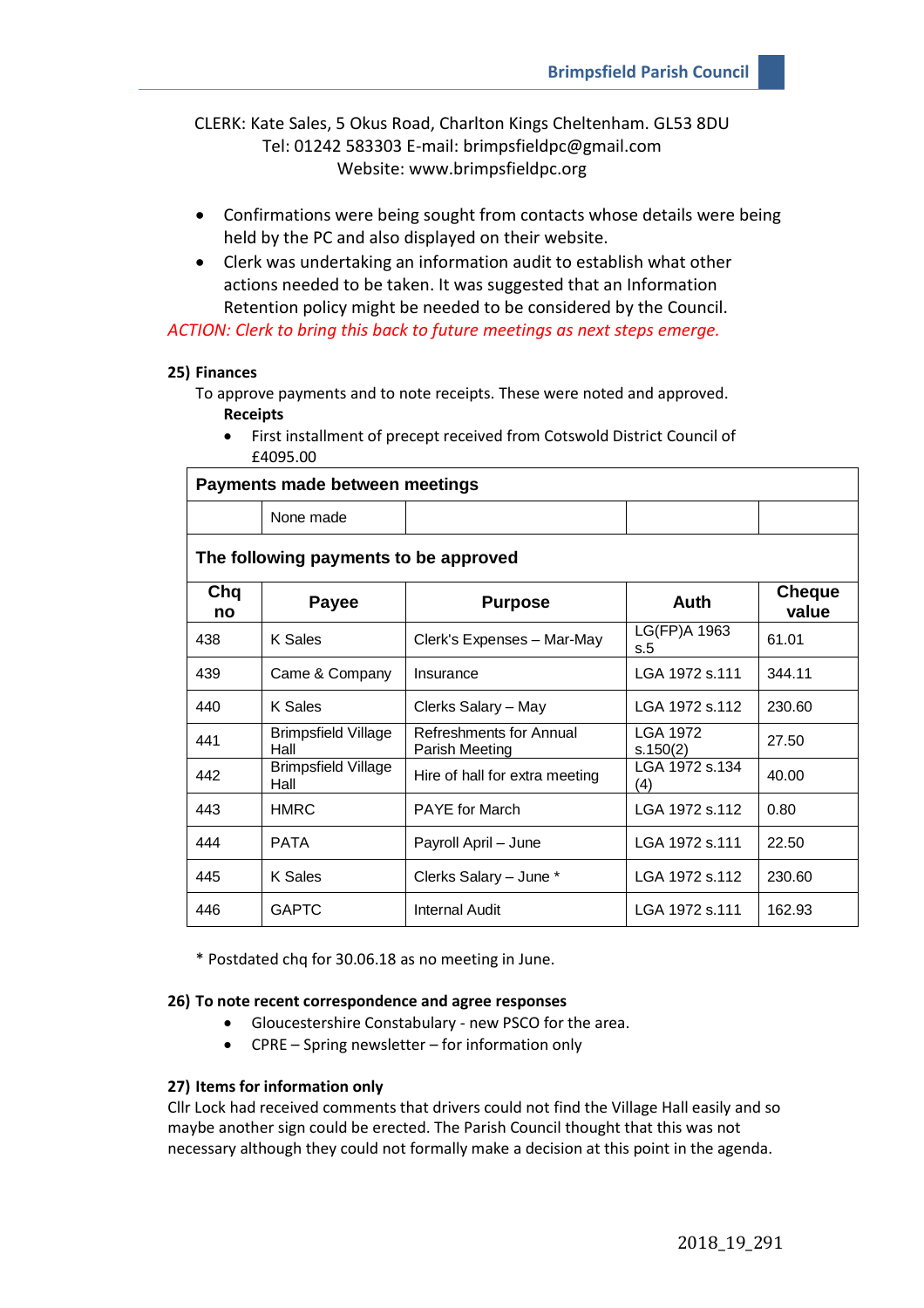Cllr Ryan felt that the 'Caution – Children Playing' needed to fixed properly and not overhang the Village sign.

No other matters were raised.

The Chairman concluded the meeting at 8.40pm and thanked everyone for their attendance. The next full Parish Council meeting will be held on the 17th July 2018 at 7.30pm in the Village Hall.

……………………………………….. ...........................................

Chairman Date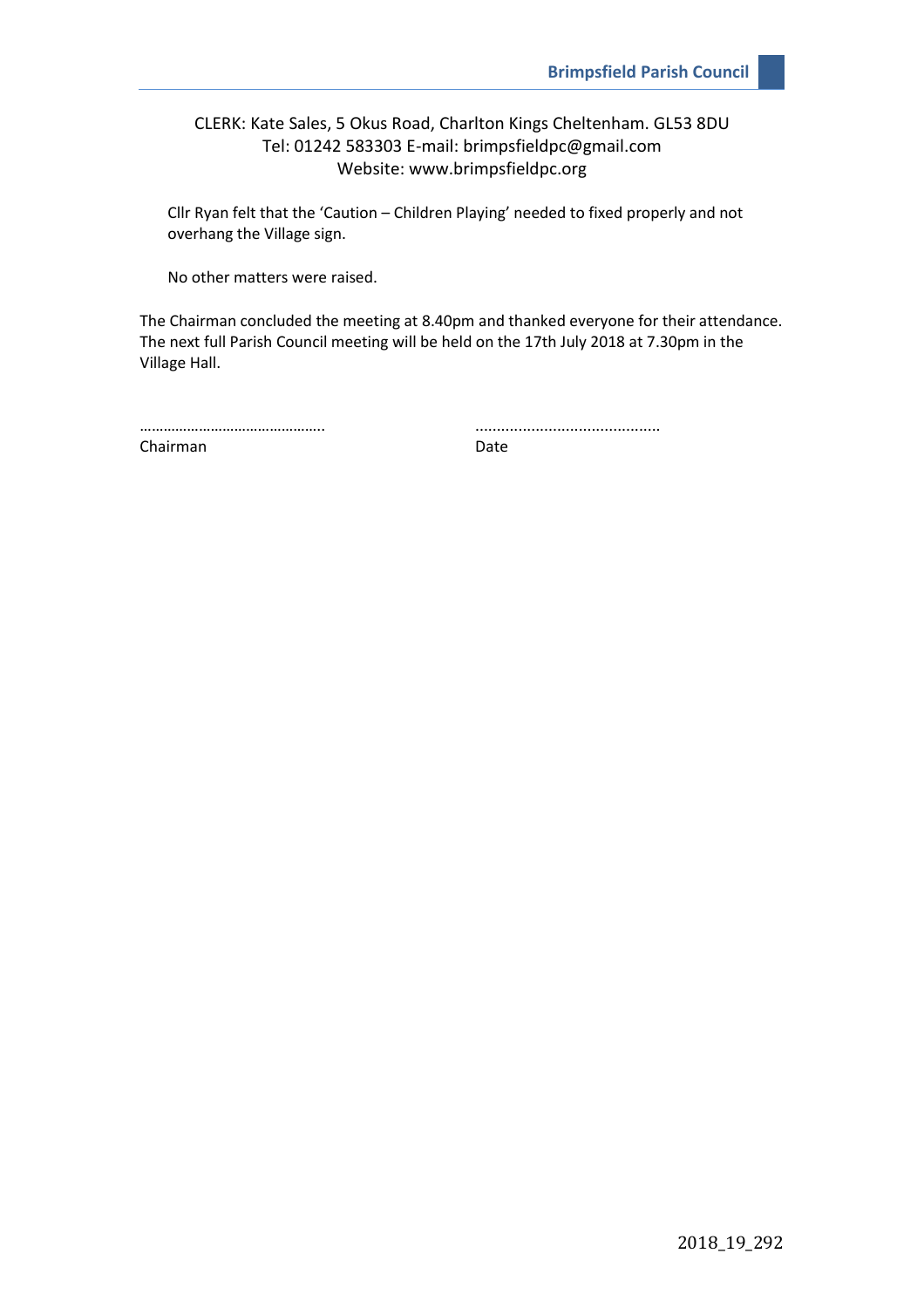## **Appendix 1**

|                                      | <b>BRIMPSFIELD PARISH COUNCIL</b> |                               |            |
|--------------------------------------|-----------------------------------|-------------------------------|------------|
|                                      |                                   |                               |            |
| SUMMARY OF ACCOUNTS AT 31 MARCH 2018 |                                   |                               |            |
|                                      |                                   |                               |            |
|                                      | £                                 | £                             | £          |
| <b>Balance at 1 April 2017</b>       |                                   |                               |            |
| Lloyds Current Acc: 00237343         | £ 2,913.84                        | £ 2,914.00                    |            |
| Lloyds Deposit Acc: 07001337         | £3,141.01                         | £<br>3,141                    |            |
| Lloyds Acc: 01359353 - History Books | 333.14<br>£                       | £<br>333                      |            |
| Less unpresented cheques             | £<br>172.38                       | £<br>172                      |            |
|                                      | £6,215.61                         | £<br>6,216                    |            |
|                                      |                                   |                               |            |
| <b>Income</b>                        |                                   |                               |            |
| <b>Annual Precept</b>                | £5,110.00                         | £<br>5,110                    |            |
| <b>Council Tax Support Grant</b>     | £                                 | £<br>$\blacksquare$           |            |
| <b>Interest</b>                      | £<br>1.55<br>£                    | £<br>2<br>£                   |            |
| <b>VAT Recovered</b>                 | 2.17<br>£                         | $\overline{2}$<br>£           |            |
| <b>Wayleaves Permissions</b>         | 28.98<br>£                        | 29<br>£                       |            |
| Grants                               | $\overline{\phantom{0}}$<br>£     | $\overline{\phantom{a}}$<br>£ |            |
| <b>History Book Sales</b><br>Other   | £<br>262.40                       | £<br>262                      |            |
| <b>Total Income</b>                  | £ 5,405.10                        | £<br>5,405                    |            |
|                                      |                                   |                               |            |
| <b>Expenditure</b>                   |                                   |                               |            |
| Clerk's Salary                       | £ 2,735.67                        | £<br>2,736                    |            |
| Administration fees / Expenses       | 175.74<br>£                       | £<br>176                      |            |
| Grass Cutting - Caudle Green         | £<br>840.00                       | £<br>840                      |            |
| Grass Cutting - Brimpsfield          | £<br>360.00                       | £<br>360                      |            |
| Room Hire                            | £<br>200.00                       | £<br>200                      |            |
| Subscriptions                        | £<br>152.81                       | £<br>153                      |            |
| <b>Audit Fees</b>                    | £<br>80.00                        | £<br>80                       |            |
| Insurance                            | £<br>282.80                       | £<br>283                      |            |
| Donations                            | £<br>300.00                       | £<br>300                      |            |
| Payroll fees                         | £<br>130.38                       | £<br>130                      |            |
| Training                             | £<br>257.65                       | £<br>258                      |            |
| <b>VAT Paid</b>                      | £                                 | £<br>$\blacksquare$           |            |
| Website costs                        | £<br>165.58                       | £<br>165                      |            |
| Other                                | £<br>27.50                        | £<br>27                       |            |
| <b>Total Expenditure</b>             | £5,708.13                         | £5,708.00                     |            |
|                                      |                                   |                               |            |
| <b>BALANCE</b>                       |                                   |                               | 5,913<br>£ |
|                                      |                                   |                               |            |
| Balance at 31 March 2018             |                                   |                               |            |
| Lloyds Current Acc: 00237343         | £3,149.91                         | 3150                          |            |
| Lloyds Deposit Acc: 07001337         | £3,142.56                         | £<br>3,142                    |            |
| Lloyds Acc: 01359353 - History Books | 33.14<br>£                        | £<br>33                       |            |
| Less unpresented cheques             | £<br>413.03                       | 413<br>£                      |            |
|                                      | £5,912.58                         | £<br>5,913                    | £<br>5,913 |
| Amount to carry forward              |                                   |                               | 5,913<br>£ |
|                                      |                                   |                               |            |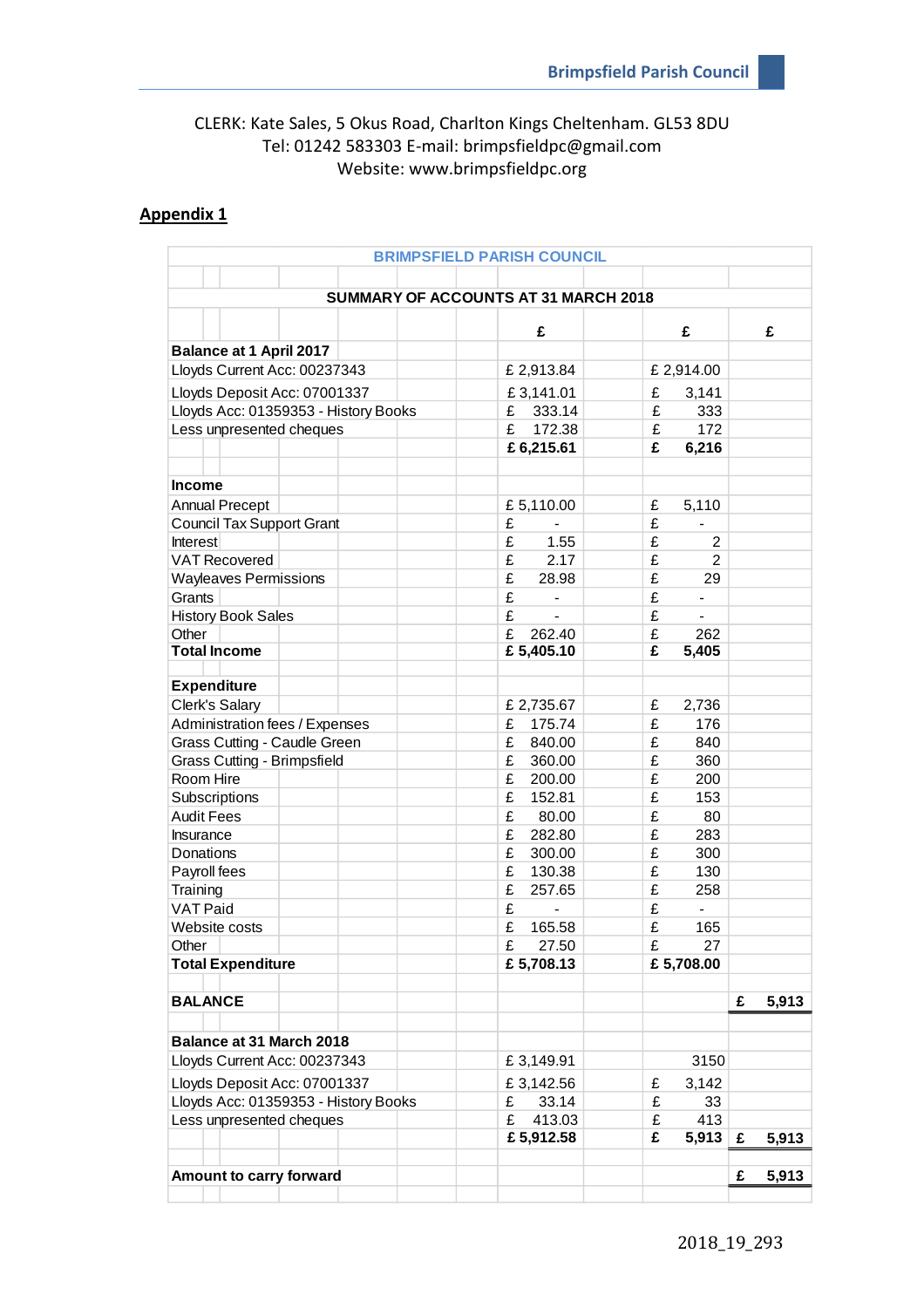| $\ddot{}$                                         | <b>Brimpsfield Parish Council</b> |                            |                                       |                                   |   |          |          |   |           |           |
|---------------------------------------------------|-----------------------------------|----------------------------|---------------------------------------|-----------------------------------|---|----------|----------|---|-----------|-----------|
|                                                   |                                   | <b>Bank Reconciliation</b> |                                       |                                   |   |          |          |   |           |           |
|                                                   |                                   |                            |                                       |                                   |   |          |          |   |           |           |
|                                                   | Period to 31st March 2018         |                            |                                       |                                   |   |          |          |   |           |           |
|                                                   |                                   |                            |                                       |                                   |   |          |          |   |           |           |
|                                                   | <b>Current account 00237343</b>   |                            |                                       |                                   |   |          |          |   |           |           |
|                                                   |                                   |                            |                                       | Balance as per statement 29.03.18 |   |          |          | £ | 3,149.91  |           |
|                                                   |                                   |                            | Outstanding receipts in period        |                                   |   |          |          |   |           |           |
|                                                   |                                   |                            |                                       | n/a                               |   |          |          | £ |           |           |
|                                                   |                                   |                            | Unpresented Payments in period        |                                   |   |          |          |   |           |           |
|                                                   |                                   |                            | chqs                                  | 431                               |   |          | £ 312.73 |   |           |           |
|                                                   |                                   |                            |                                       | 433                               |   | £        | 35.00    |   |           |           |
|                                                   |                                   |                            |                                       | 434                               |   | £        | 22.50    |   |           |           |
|                                                   |                                   |                            |                                       | 435                               |   | £        | 42.80    | £ | 413.03    |           |
|                                                   |                                   |                            | Balance at 31 March 2018              |                                   |   |          |          |   | £2,736.88 |           |
|                                                   | Deposit account 07001337          |                            |                                       |                                   |   |          |          |   |           |           |
|                                                   |                                   |                            |                                       | Balance as per statement 29.03.18 |   |          |          | £ | 3,142.56  |           |
|                                                   |                                   |                            | Outstanding receipts in period        |                                   |   |          |          |   |           |           |
|                                                   |                                   | <b>NIL</b>                 |                                       |                                   |   |          |          | £ |           |           |
|                                                   | Payments in period                |                            |                                       |                                   |   |          |          |   |           |           |
|                                                   |                                   | <b>NIL</b>                 |                                       |                                   |   |          |          | £ |           |           |
|                                                   |                                   |                            | Balance at 31 March 2018              |                                   |   |          |          |   | £3,142.56 |           |
|                                                   |                                   |                            |                                       |                                   |   |          |          |   |           |           |
|                                                   |                                   |                            | <b>History Group account 01359353</b> |                                   |   |          |          |   |           |           |
|                                                   |                                   |                            |                                       | Balance as per statement 29.03.18 |   |          |          | £ | 33.14     |           |
|                                                   | Receipts in period                |                            |                                       |                                   |   |          |          |   |           |           |
|                                                   |                                   | <b>NIL</b>                 |                                       |                                   |   |          |          | £ |           |           |
|                                                   | Payments in period                |                            |                                       |                                   |   |          |          |   |           |           |
|                                                   |                                   | <b>NIL</b>                 |                                       |                                   |   |          |          | £ |           |           |
|                                                   |                                   |                            | <b>Balance at 31 March 2018</b>       |                                   |   |          |          | £ | 33.14     |           |
|                                                   |                                   |                            |                                       |                                   |   |          |          |   |           |           |
| <b>Total Balance</b>                              |                                   |                            |                                       |                                   |   |          |          |   |           | £5,912.58 |
|                                                   |                                   |                            |                                       |                                   |   |          |          |   |           |           |
|                                                   | <b>Cash Book Summary</b>          |                            |                                       |                                   |   |          |          |   |           |           |
|                                                   |                                   |                            | Opening Balance 01.04.17              |                                   |   |          |          | £ | 6,215.61  |           |
|                                                   | Add receipts to date              |                            |                                       |                                   |   |          |          | £ | 5,405.10  |           |
| Less Payments to date<br><b>Cash Book Balance</b> |                                   |                            |                                       |                                   | £ | 5,708.13 |          |   |           |           |
|                                                   |                                   |                            |                                       |                                   |   |          |          |   | £5,912.58 |           |
|                                                   |                                   |                            |                                       |                                   |   |          |          |   |           |           |
|                                                   |                                   |                            |                                       |                                   |   |          |          |   |           |           |
|                                                   | <b>Reconciled Balance</b>         |                            |                                       |                                   |   |          |          |   |           | £5,912.58 |
|                                                   |                                   |                            |                                       |                                   |   |          |          |   |           |           |